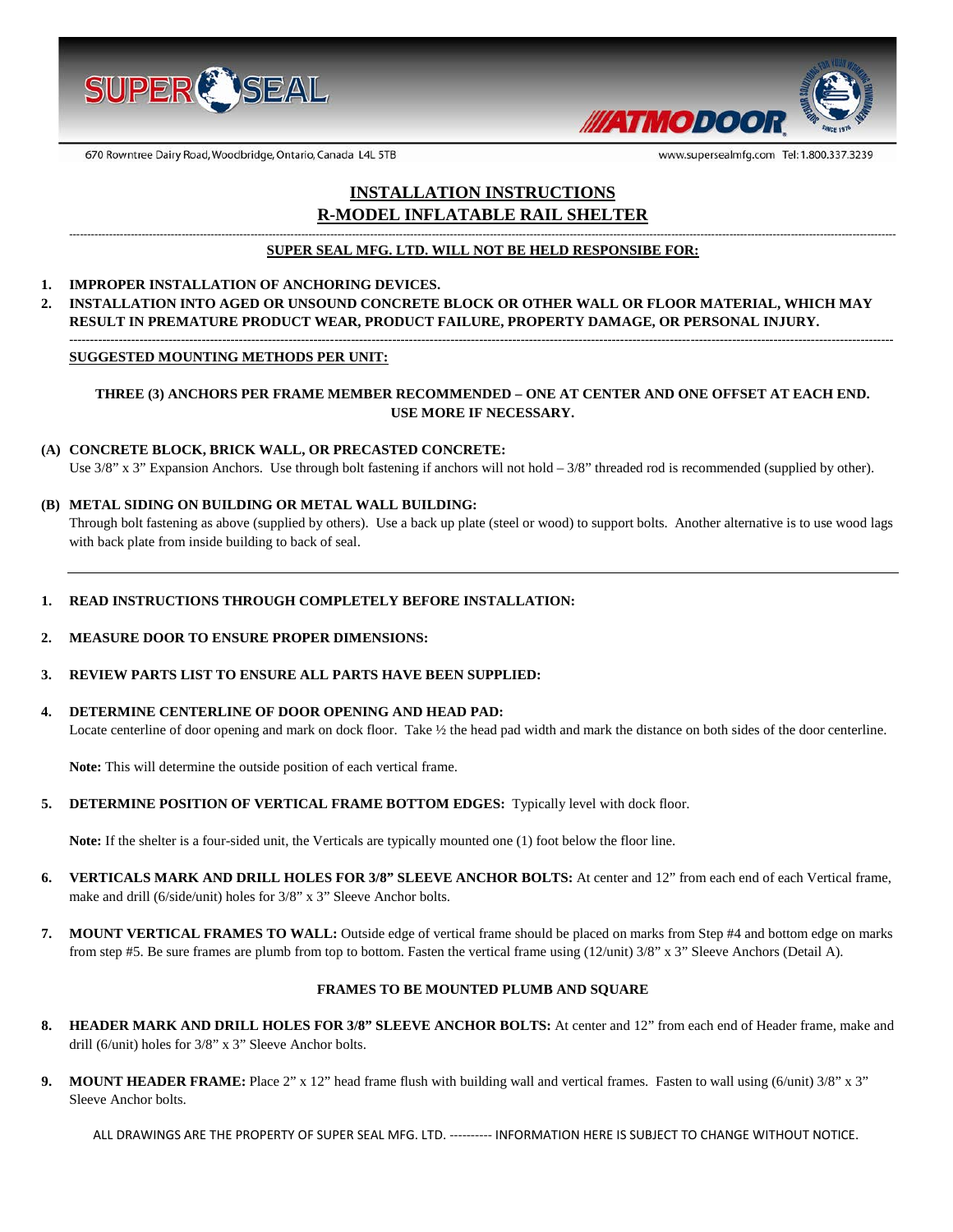



670 Rowntree Dairy Road, Woodbridge, Ontario, Canada L4L 5TB

- **10. MOUNT AIR BAG TO FRAME:** Align the air bag with the frame at the top corners of frame fasten at each corner using NO.14 Wood Screws and washers provided. Working across the top and then down each vertical side every 12" (Detail B)
- **11. MOUNT MOTOR/BLOWER AND HOOD:** At motor/blower hole locations use (4/Motor) 3/8" x 3" Sleeve Anchors provided to mount motor/blower on wall, directly above air connector. At hood hole locations use (6/Hood Cover) 3/8" x 1-7/8" Sleeve Anchors provided to mount hood to wall.

# **FOURTEEN FOOT (14') MINIMUM CLEARANCE REQUIRED FROM BOTTOM OF PROTECTIVE HOOD TO GRADE**

- **12. CONNECT AIR BAG TO MOTOR BLOWER:** Release strap from Motor/Blower and slide it around material throat of air bag. Pull material over fan throat, ensuring the air flow without interference of gathered material. Secure into place with strap.
	- Note: It may be necessary to trim off some of the excess material. If so, be careful not to cut too much (SUPER SEAL IS NOT HELD RESPONSIBLE FOR CUTTING MODIFICATIONS DONE BY INSTALLER)
- **13. MOUNT RETRACTION ARMS:** Along the Header fabric portion there are "D" Rings sew into the material. Mount retraction arms 6" above head frame of rail shelter and directly in line with "D" Rings on top of rail shelter (Detail C).
	- **Note:** It is important to mount the retraction arms plumb and square. It may be necessary to adjust the Chain lengths to ensure that the air bag does not sag into the opening.
- **14. MOUNT RETRACTION CORDS:** At the bottom corner of each Vertical and at every second bag there are "D" rings. Using bungees and 3/8" x 1-7/8" Sleeve Anchors supplied, mount bungees to allow unit to inflate and deflate properly.

Note: The typical mounting location of the bungees is 45 Degrees. However, please test the operation of the door to ensure the bungees assist the unit when retracting and allow the unit to inflate completely without interference (Isometric Detail).

**15. CAULK BETWEEN HEAD FRAME AND WALL:** Outside only. A silicone or butyl rubber caulk is recommended.

**Note:** If mounting on a siding or pre-cast building, fill in gaps with Styrofoam.

**16. MOUNT MOTOR/BLOWER ON/OFF SWITCH:** Install Motor/Blower switch at a location desired by the customer.

#### **Note: ALL ELECTRICAL HOOK-UPS MUST BE DONE BY A LICENSED ELECTRICIAN**

#### **PACKING LIST-STD. 120"W x 120"H UNIT WITH 36" PROJECTION**

| <b>PART</b>                                                | <b>OUANTITY</b> | <b>PART</b>                  | <b>OUANTITY</b>  |
|------------------------------------------------------------|-----------------|------------------------------|------------------|
| INFLATEABLE FABRIC                                         |                 | <b>CHAIN</b>                 | *                |
| <b>HEADER BACKING</b>                                      |                 | <b>BUNGEE</b>                | <b>4 MINIMUM</b> |
| <b>VERTICAL BACKING</b>                                    |                 | NO.14 WOOD SCREWS            | 88               |
| <b>MOTOR</b>                                               |                 | 3/8" LOCK WASHER             | 88               |
| MOTOR HOOD                                                 |                 | 3/8" X 3" SLEEVE ANCHORS     | 24               |
| <b>ON/OFF SWITCH</b>                                       |                 | 3/8" X 1-7/8" SLEEVE ANCHORS | 24               |
| HOSE CLAMP FOR MOTOR TO AIR<br>INLET: $3-1/2$ " $-5-1/2$ " |                 | <b>RETRACTION ARMS</b>       | *                |

#### **(\*) – QUANTITY DEPENDS ON SIZE OF UNIT**

ALL DRAWINGS ARE THE PROPERTY OF SUPER SEAL MFG. LTD. ---------- INFORMATION HERE IS SUBJECT TO CHANGE WITHOUT NOTICE.